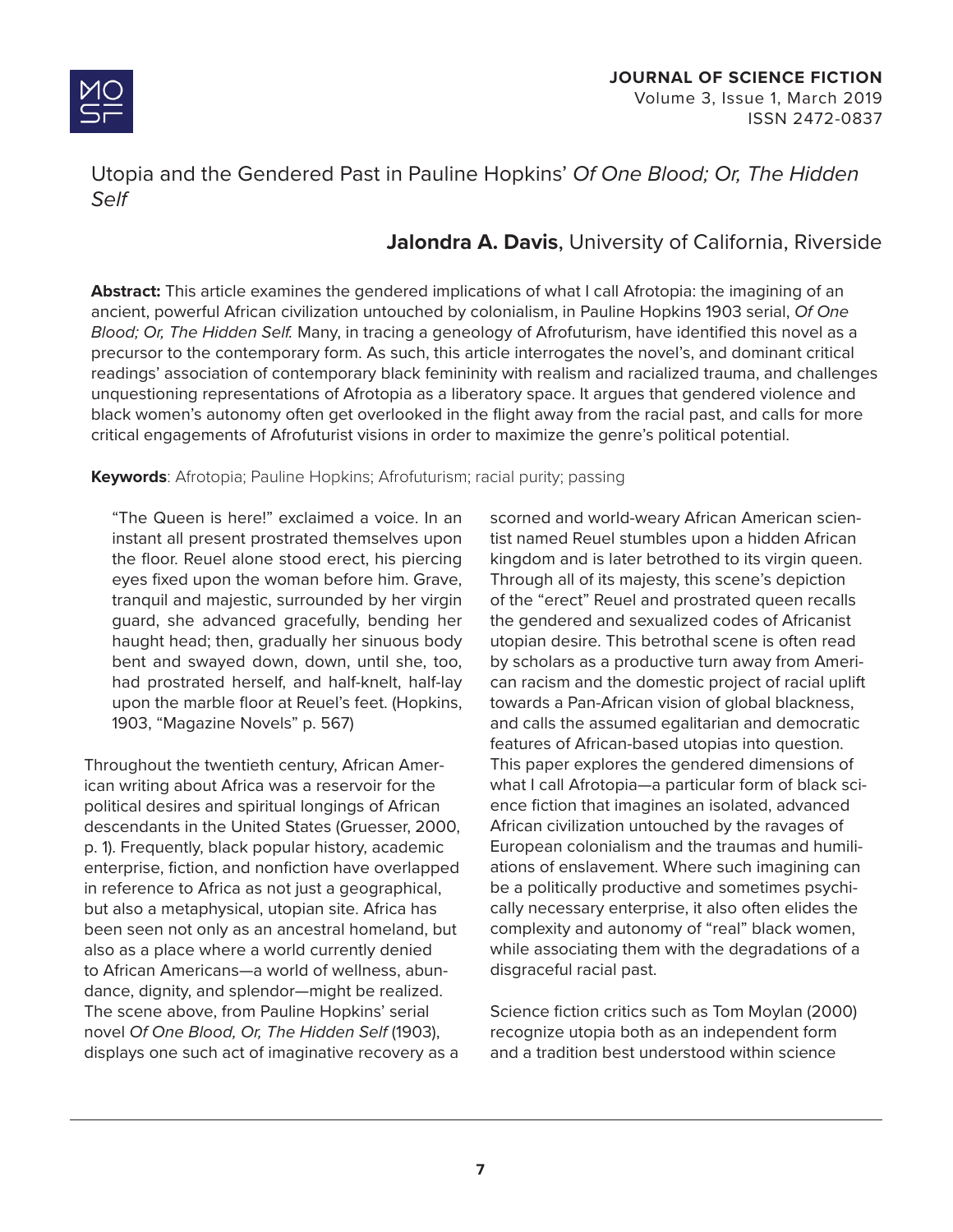

fiction studies (pp. xv-xvi). Utopias construct temporal, spatial, or metaphysical alternatives that can de-familiarize and potentially disrupt the violence of the "real world." Though utopias have often been assumed to be progressive and resistant to the dominant order, a critical look at traditional genealogies of utopian science fiction reveals its deep imbrication with the logics of conquest, racism, and eugenics. According to Ahmad, (2009), classic utopias often presume that society will steadily improve under the management of technological progress and capitalist cosmopolitanism (pp. 6, 21, and 25). However, the anticolonial and nationalist utopias of the turn of the century, overlooked by those traditional genealogies, differ spatially and temporally. Spatially, anticolonial utopian fictions envision utopian sites outside of the boundaries of the United States not to propose distant curiosities for exploration, but to suggest the potential psychic and political power of transnational identities (Ibid, p. 131). Temporally, African American utopian fiction often turns towards the past rather than the future. The past is where the apocalyptic break that created a new world for people of African descent is located, so it stands to reason that that is also where African American writers return for pre-apocalyptic models of black life. In terms of gender, sexuality, and family formation, the impulse to "return" often implies the need to retrieve and recuperate black life from the disorganizing effects of slavery.

Studies of Afrofuturism frequently celebrate how black science fiction destabilizes the association of Black people with a fixed, realist racial past and interrogates popular culture's investment in static, archetypal performances of black personhood (Ron Eglash, 2002; Jackson & Moody, 2011). In their definition of Astro-Blackness, Anderson and Rollins (2015) claim, "Astro-Blackness is an Afrofuturistic concept in which a black person's state of consciousness, released from the confining and

crippling slave mentality, becomes aware of the multitude and varied possibilities and probabilities within the universe" (p. 1). The observation that Astro-Blackness represents a release from a "confining and crippling slave mentality" captures one recurring theme in Afrofuturist studies, a linear, liberatory narrative that represents outer space and the future as new spaces of possibility that can liberate the confined slave subject of the modern era from a "slave mentality." While not arguing with the contention that Afrofuturism opens up new possibilities, representations, and ways of engaging existing reality, I am wary of the reinforcement of a narrative in which enslavement can only be read as a dark past from which to rise.

Rather than a singular radical break with slavery that results in a liberated, unpolluted black being freed into space and the future, I propose a critical grappling, to see what can be recovered as well as what should be left behind. The fictions gathered into characterizations of Afrofuturism as freedom from racialized subjection are themselves more skeptical, uneasy, and critical than such characterizations would suggest. I challenge some of the critical and popular investment in Afrofuturism as a site of progressive blackness, unmoored from the racial traumas of the past and present. This investment threatens to overlook how often black science fiction is deeply concerned with the past and skeptical about a progressive narrative of liberation. When Hopkins' genre-blending African utopic novel has been critically read with a focus on its antirealist elements, it has been assumed that the Afrofuturist part of the storyline (the protagonist's repatriation to an African utopia) is the most progressive. In other words, as literary realism has been connected to the realities of enslavement and racialized, sexualized trauma, literary speculation has been tied to liberation. I am interested in collapsing these boundaries, in looking at how the "real" and "unreal" in Afrofuturism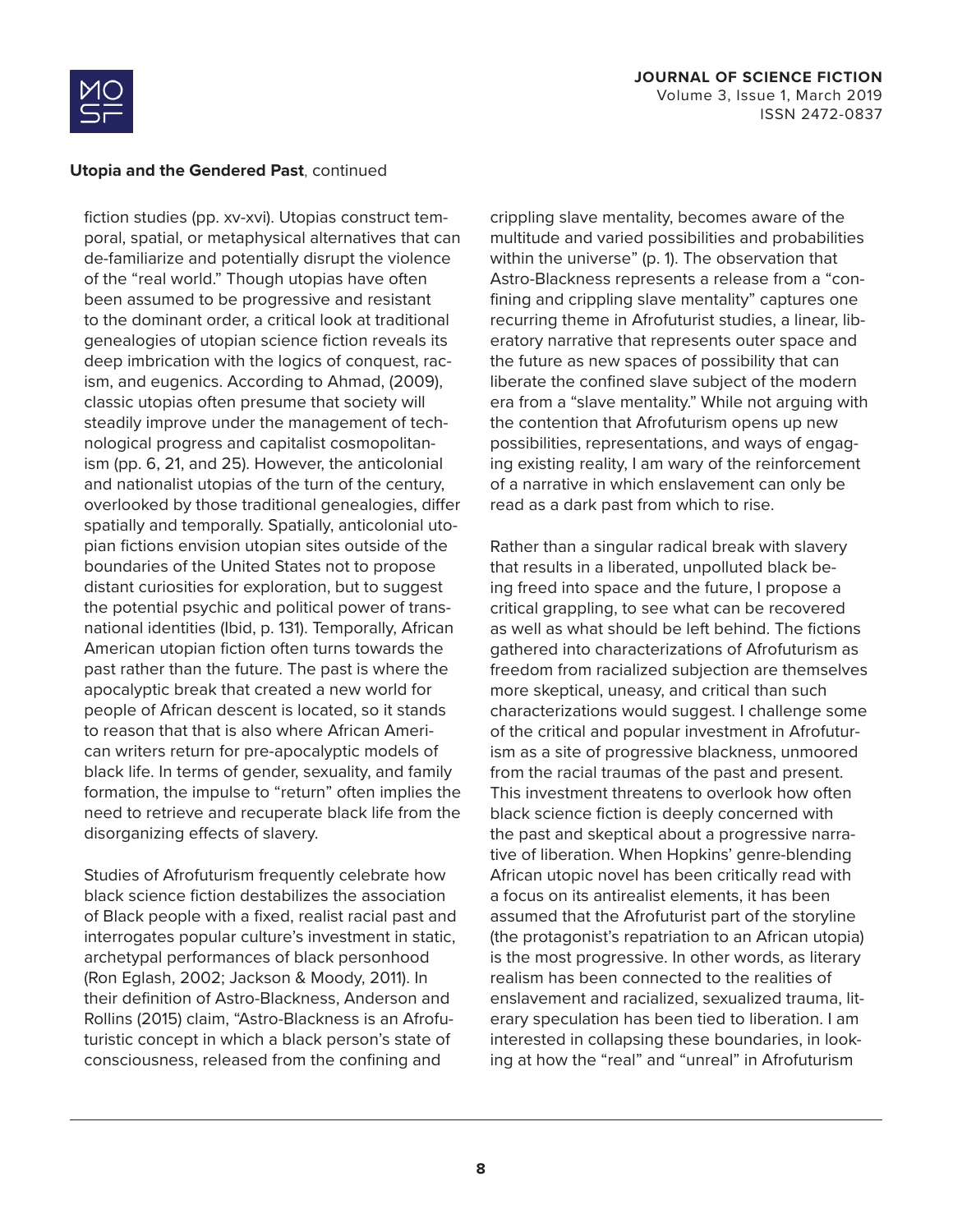

are always intrinsically connected, and how the refusal to thoroughly critique Afrofuturist visions actually inhibits their political potential. I argue that the characterization of Afrofuturism as an escape from the racial past reproduces a gendered and epistemic violence towards the subjects that occupy that past.

I adapt the term "Afrotopia" from the title of Wilson Jeremiah Moses' extensive study *Afrotopia: The Roots of African American Popular History*  (1998). Moses' study places more recent iterations of Afrocentricity within the long tradition of Ethiopianism in African American intellectual, political, and spiritual thought. Ethiopianism is a cyclical view of black history that identifies African diasporans as descendants of a great African civilization, in which original African greatness is lost but destined to be restored. According to Moses, "The Afrocentric tradition is related to utopian ideas of progress because it promises a glorious destiny for African people in the future. Ironically, however, it looks backward to a utopia in the past when Africans were the most advanced people on earth" (Moses, 1998, p. 237). This paper examines the coherence between Ethiopianism, black utopian SF, and "gendered remembering," a practice which naturalizes heteropatriarchy within the celebration of a proud African identity. As an acknowledged precursor to contemporary African American science fiction, *Of One Blood* should be critically analyzed for its tensions and contradictions. The novel raises questions about the literary, critical, and political treatment of subjects that are most marked by enslavement; therefore, these subjects cannot be safely recuperated within the Ethiopianist teleology that permeates both Pan-African and Afrofuturist discourses. Though Hopkins provides space and potential for both an endorsement and critique of Afrotopia's gendered dimensions, critics have overwhelmingly accepted the logic that 'pure' African identity acts in opposition to a post-slavery subjectivity irrevocably tied up

with the sexually violated black female body. The two female love interests in *Of One Blood*—the majestic African queen Candace and "tragic mulatto" Fisk Jubilee singer Dianthe Lusk—become mirrored embodiments of their respective spatial and temporal locations, and for the possibilities for black manhood within those spatial and temporal locations. In rereading this novel, I argue for an interrogation of the assumed progressiveness of Afrotopia, and for the generative possibilities of diasporic blackness for utopian thought and practice.

*Of One Blood* follows the protagonist, Reuel Briggs, a medical student with mystical powers who is haunted by the spirit of his mother and his own depression. Reuel passes for white and lives among white people including his best friend, Aubrey Livingston. Reuel and Aubrey both become obsessed with Fisk Jubilee singer Dianthe Lusk, who Reuel, through a combination of science and mysticism, brings back from the dead and later marries. Aubrey sends Reuel on a mission to Africa to discover the lost treasures of Ethiopia, then fakes Dianthe's death and marries her under another name. Readers eventually learn that Dianthe, Reuel, and Aubrey are the children of Mira, an enslaved woman with mystical powers, and her owner (and half-brother), Aubrey Livingston Sr. Through a series of plot machinations, the siblings are raised in different households and know nothing of their biological relationship.

Hopkins' portrayal of an incestuous love triangle of differently racialized siblings at the turn of the century combines plot conventions popular in the sentimental and gothic fictions of her time with national racial and sexual anxieties. Miscegenation and incest were closely connected in antebellum and Victorian thought, law, and literature, both enacting an improper mingling of blood that threatened systems of privilege and inheritance. In sentimental fiction featuring white characters, fan-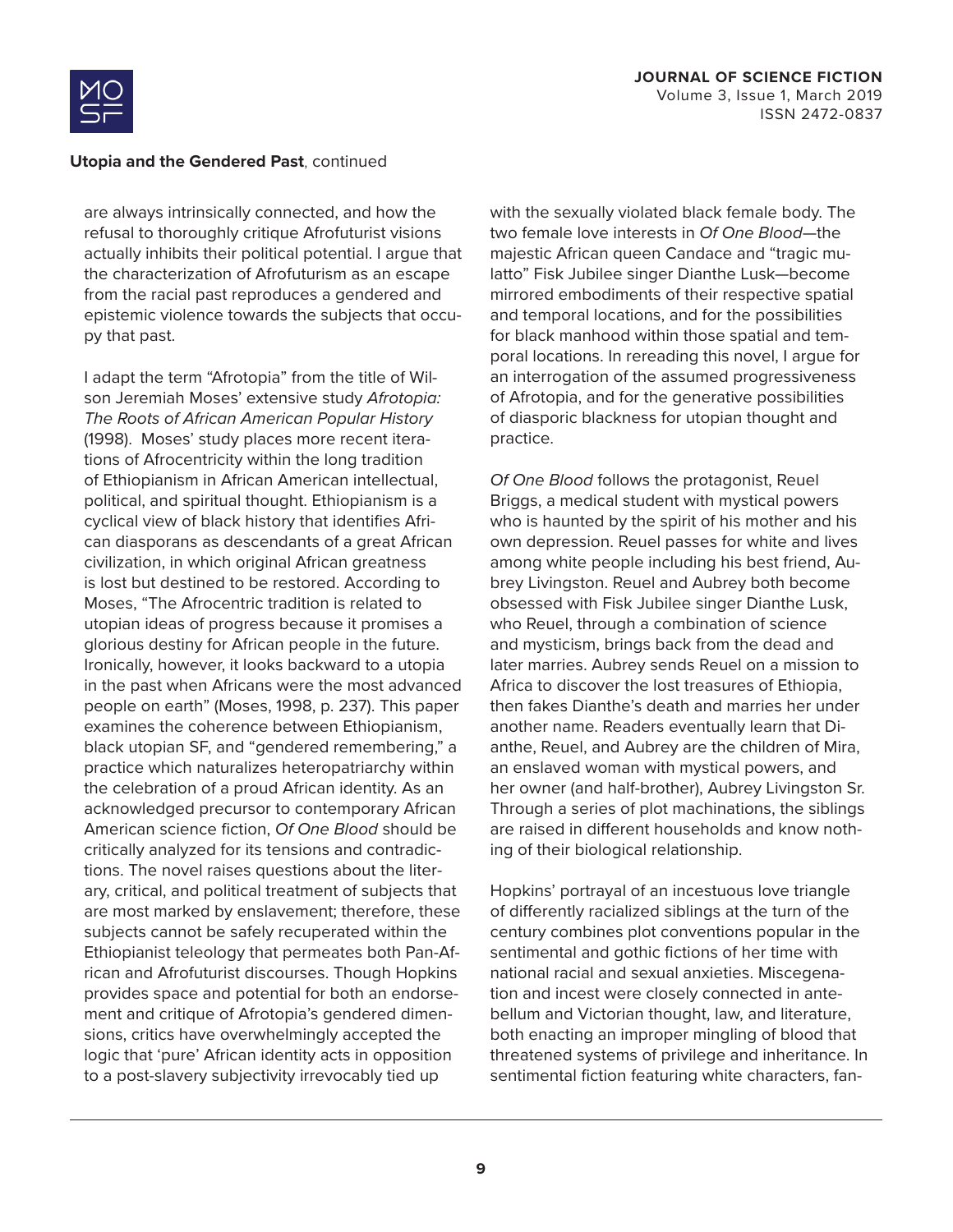

tastic plot devices were needed to achieve the unlikely estrangement, reunions, and unwitting acts of incest of close relatives. For Hopkins, however, slavery readily provided for these possibilities. According to Christina Sharpe (2010), "Slavery provides both a time and space (real and fantastic) where to commit incest or amalgamation is to break the same law and the imminent rupture and onset of forgetting that break around which some cultural or national formation has taken hold" (p. 28). Hopkins' conflation of miscegenation and incest serves as a pointed critique of white southern patriarchy, which legalized and naturalized both taboos in the unchecked power of generations of slaveowners over generations of Black enslaved women—some their own biological daughters and the offspring or mistresses of their male relatives (Salvant, 2008, p. 663). For African Americans, miscegenation and incest were enabled by slavery's violence upon Black families; thus, these concepts served as major sources of anxiety in the Victorian era struggle to leverage the integral, sexually-ordered Black home and family as sites of both resistance and inclusion.

I argue that the sexual anxieties of post-abolition black thought are largely attached to the black, female, reproductive body. Through early colonial law, which sets in motion the transmission of slave status from mother to child, the black female body becomes the central object of antebellum sexual and reproductive exploitation (Angela Davis, 1981; Dorothy Roberts, 1993; Adrienne Davis, 2002). According to Kassanoff (1996), the "black maternal body functioned as a site of significant New Negro intervention" (p. 172). In articulating a new Black manhood and less conciliatory politics, New Negro intellectuals sought to wrest African American women's bodies from the control of white men.

While the siblings in *Of One Blood* are all products of rape and miscegenation, the novel's focus on Reuel's attempt to claim normative masculinity

constructs Aubrey as the representation of antagonistic white masculinity, and Dianthe as the soiled terrain over which they do battle. Hopkins preserves Reuel's sexual integrity, and therefore the possibility of his redemption from slavery's sexualized violence, by separating him from Dianthe on the morning of their marriage—before its consummation. But her subsequently consummated marriage to Aubrey signals two things: Reuel's failure as a patriarch in the postindustrial American context, and Dianthe's imbrication into the very cycle of incest and miscegenation that threatened African American efforts to rescue their kinship from slavery's traumatic displacements. As a woman and the locus of reproduction, Dianthe cannot be allowed to survive. Removing her body from the narrative also removes the possibility of her reproducing the sexual shame of slavery and the threat that such shame poses to a black masculinity's attempt to adhere to dominant masculine norms. By way of "Hopkins' proto-Faulknerian miscegenation plot," Dianthe is replaced with a seemingly preferable (and "more [socially] appropriate") alternative of black femininity when Reuel discovers the magnificent underground Ethiopian civilization of Telessar, to which he is a long-lost heir, and is betrothed to its virgin queen, Candace. In this unconquered, hidden city in "Africa, perhaps, he will escape the 'mongrelization' that [Edward Wilmot] Blyden thought destructive of African purity in the United States" (Sundquist, 1993, p. 572).

I argue that a preoccupation with purity—a mingled concept of racial and sexual purity that juxtaposes Candace's blackness and virginity against Dianthe's mixed-race ancestry and sexual vulnerability—is one reflected not just in Victorian-era New Negro thought, but also in more recent and contemporary readings of the novel. In order to read Reuel's marriage to Queen Candace as redemptive and progressive, critical readings tend to dismiss his violence against Dianthe, overlook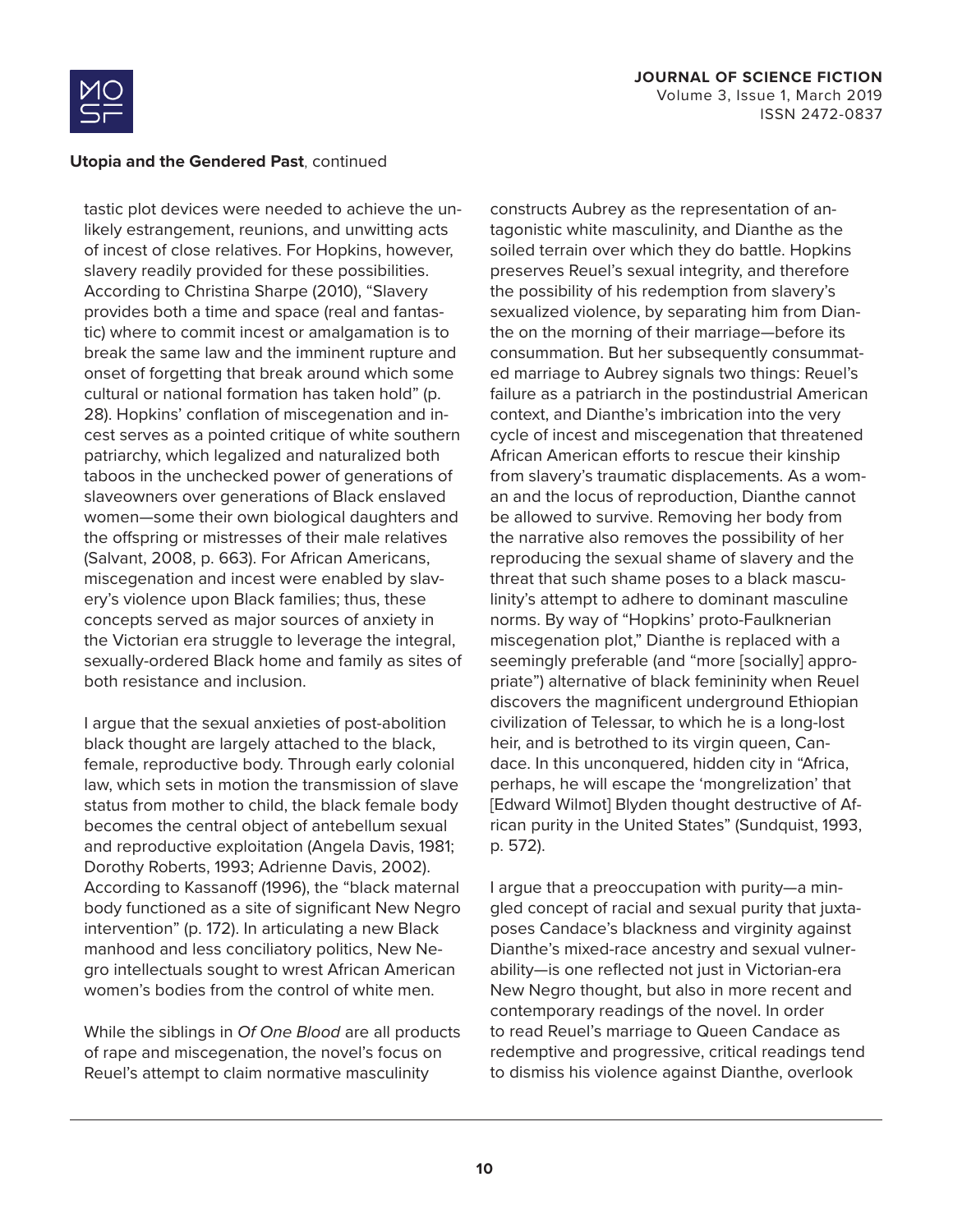

her specific representation of blackness, and hold her responsible for her own sexual victimization. In this analysis, I begin with a re-reading of Dianthe, and her relationship to Reuel, as a pathway to my central argument, that the desire to celebrate Afrotopia as a pre-racial, pre-patriarchal space overlooks its very reliance on racialized, gendered memory and violence, which constrains the productive possibilities for New World blackness.

Just as *Of One Blood; Or, The Hidden Self* has two distinct titles joined as one, it also combines two distinct settings and corresponding genres. Where one plot is sentimental fiction, resembling Hopkins' other novels in its mixed-race characters and love triangles, the other is a fantastical revision of the African adventure story. Most readings of Hopkins' African plot interpret it as an expression of Pan African and emigrationist sensibilities, a refutation of black inferiority through the retrieval of African identity, and a proposition of utopian possibilities for full personhood during the violent rollback of the fragile gains of abolition and Reconstruction. I don't necessarily disagree with these readings, but I do want to draw attention to their gendered and sexual implications. According to Dohra Ahmad (2009), "The novel's two plots, the American and the utopian, may frequently seem mismatched; but their coexistence in the same book show how ancient glory has degenerated under the system of slavery 'in this new continent,' and why utopia is thus so necessary" (p. 138.). Here, readers see that Afrotopia is envisioned as a resurrection of "ancient glory," directly opposed to the degeneration that is black life under enslavement. The most generous critical readings of Hopkins' Afrotopia tend to reproduce a feminization of the racial past that excuses masculine violence against the (for lack of a better term) "real" woman who most readily exemplifies the product of that past.

The novel's hero, Dianthe, (named for the wife of militant abolitionist John Brown) seems, at first glance, to be a classic tragic mulatta. Taken advantage of by an unscrupulous employer, she is injured and rendered amnesiac by a train wreck, to be revived through Reuel's combined mystical and medical power. Her true identity kept from her, Dianthe agrees to marry Reuel only to be abandoned. Dianthe is then abducted and forced into marriage by Aubrey, who eventually kills her. Hopkins' Dianthe has presented a consistent problem for critics attempting to read the novel in terms of its productivity for black political thought and desire (Schrager, 1996, p. 193). Jennie A. Kassanoff's discussion of Of One Blood in the context of the masculinist politics of New Negro discourse is one of the most critical studies of gender in the novel. Kassanoff (1996) writes of Dianthe, "It is curious that Of One Blood circulates so persistently around the tragically passive female form. As the eroticized object upon which Reuel and Aubrey practice their unethical feats of mesmerism, Dianthe Lusk represents a fundamental problem in the text" (p. 173). In her seminal analysis of black women's turn-of-the-century domestic novels, Claudia Tate (1993) characterizes Hopkins' portrayal of Dianthe as a sharp departure from the black female domestic novel's depiction of female agency. In Tate's study, Of One Blood marks a decline in the faith in domestic romance as an allegory of political desire by shifting to romantic tragedy, but it correspondingly shifts away from a heroine-centered to a hero-centered narrative strategy (p. 208). As Of One Blood, in its expansion beyond the domestic courtship story, also exceeds the domestic site of the United States, it suggests promise for African American personhood beyond the confines of the United States and, correspondingly, beyond the domestic novel's frustrated aspiration to full citizenship and humanity in the post-Reconstruction era. Following this, one might suggest that the turn from the heroine-centered text and female-centered concerns to more mas-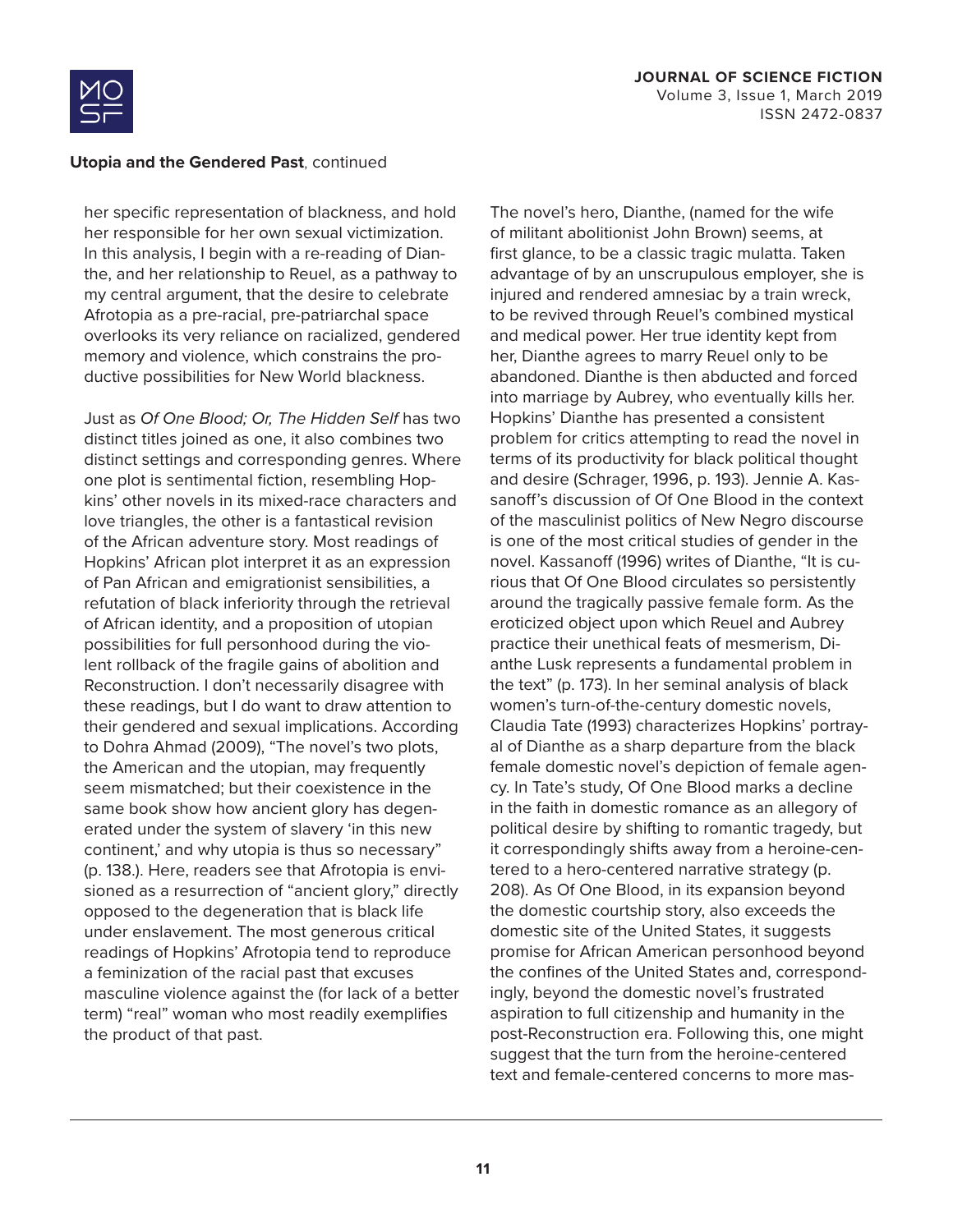

culine struggles coincides with broadening plots and black political strategies.

However, this suggestion threatens to reproduce the idea that female narratives are somehow less political and that masculine narratives are somehow less domestic. In the context of this paper, "less political" means less concerned with the collective challenges, conditions, and destinies of black people, while "less domestic" means less concerned with anxieties surrounding courtship, the home, and family formation. Actually, the very interdependence of the dual plotlines in *Of One Blood* reveals the utter inextricability of the domestic and the political. But, more pertinent to my analysis, I also want to push back against the idea that *Of One Blood* represents such a significant departure from female agency, particularly in the figure of Dianthe. Rather, I suggest that her agency is not legible within binary logics that construct Dianthe as an embodiment of vulnerable and violated black life within the United States in opposition to Queen Candace's embodiment of the pure and autonomous Afrotopia. This binary logic informs readings of the novel that tend to minimize the struggle between Reuel and Dianthe in the interest of a treating Reuel both as a noble hero and the novel's central figure of African diasporan identity.

To rethink Dianthe as merely passive and manipulated, we might first look at her as a laborer. She enters the novel as a gifted and skillful soloist with the Fisk Jubilee Singers. Readers learn that after her accident, Dianthe left the group to work for a traveling mesmeric physician who offered her "a large salary" (Hopkins, 1903, 1988, p. 474). Though we do not get Dianthe's narrative perspective to learn the reasons for this abrupt departure, we can see it as an expression of her independent will and desires. As a single black woman at the turn of the century, Dianthe would have had few

opportunities to make a comfortable living for herself. When we consider that the siblings Reuel, Aubrey, and Dianthe seemed to have inherited an inclination for the metaphysical, we might see her interest in this line of work as driven by this affinity. She enters the employment of a female practitioner, perhaps believing herself to be safer in such a situation. In the critical rush to identify Dianthe solely as an object of manipulation, this choice as an expression of independence and desire is often overlooked. Unfortunately, this employment does not end well for Dianthe, exemplifying the work force as often a site of exploitation, rather than liberation, for black women. When Reuel and Aubrey discover her, she is suffering from a traumatic brain injury from a train wreck and mental damage from excessive mesmeric experimentation. Reuel revives Dianthe from a neardeath state but, rather than help her to recover her identity, he withholds it, further incapacitating her ability to function independently. From this point forward, we should read her behavior not as female passivity but instead, as that of a young woman with memory loss and mental illness, struggling to survive and to reclaim her personal, as well as racial, history. Reuel and Aubrey both take advantage of her isolation and disability.

Critics tend to read Reuel and Dianthe's relationship as a purely motivated, romantic courtship (Schrager, 1996, p. 194). Yet, it is actually an exploitative power arrangement, pragmatic on both sides. Dianthe consents to marry Reuel not out of passion but out of a desire for safety, which his adoration of her suggests that he will provide. Reuel only achieves this consent through deception and the forceful negation of her full personhood. Reuel admits as much when he claims the injured Dianthe as an "opportunity" to achieve the sexual and domestic desires that he doesn't believe he can earn on his own merits: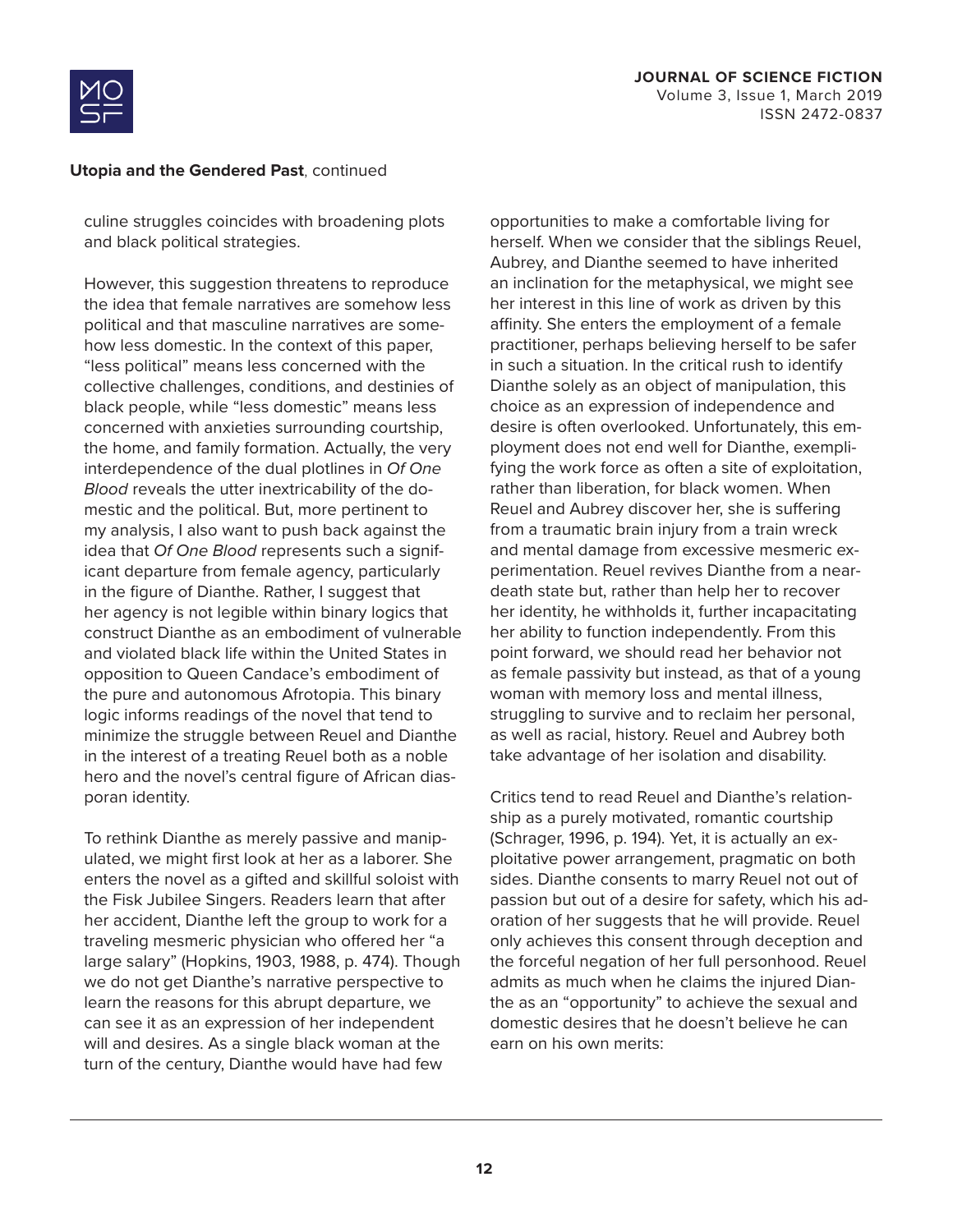

"I'm not unselfish; I don't pretend to be. There is no sin in taking her out of the sphere where she was born…I have not the manner nor the charm which wins women. Men like me get love from them which is half akin to pity, when they get anything at all. It is but the shadow. This is my opportunity for happiness; I seize it." (Hopkins, 1903, p. 479)

Reuel openly declares his intention to marry Dianthe before she can recover her identity, and goes to great lengths to keep her identity concealed from her. This intention is provoked not only by his feelings for her, but by his awareness of her trauma-induced vulnerability as an "opportunity." He refers to the "sphere where she was born" as having no value whatsoever, despite the value it may have had for her. Dianthe looks white enough to pass, yet she is aware of and willingly identifies with a black identity. While Reuel frames his denial of Dianthe's blackness as protection, it is ultimately about self-preservation—to help Dianthe restore her identity would not only help her to regain her independence (and enable her to not choose him), but it would also expose his hidden racial identity. While appearing white like Reuel and Aubrey but choosing not to live as white, Dianthe exhibits a courage and an understanding of the multidimensional content of blackness that Reuel lacks. Passing as white can be perceived as resistance against the legal and social demands that determine identity according to a one-drop rule, or as a survival strategy that cannot be separated from the oppressive constraints of white supremacy. But passing also has psychic costs that Reuel's depression and anxiety make clear: a loss of community, his constant fear and self-policing, and his inability to achieve true intimacy with others (as opposed to Aubrey, whose unawareness allows him to pass without such emotional consequences). Blackness in *Of One Blood* is not merely a troubled biological or legal category, it is a vibrant sociality and performance that unites the traumatic and the fulfilling, which Dianthe exemplifies in her mastery of what W. E. B. Du Bois called "the sorrow songs." Dianthe's voice simultaneously expresses anguish, pain, beauty, and history; it is a sensory experience of blackness.

Just as Reuel lives in terror of being discovered, he fears Dianthe's recovery of her musical passion, which is linked to her memory and identity. At one point, while watching her enjoy music, Reuel observes, "Dianthe's voice was completely gone along with her memory. But music affected her strangely, and Reuel watched her anxiously" (Hopkins, 1903, p. 491). Reuel here states his concern for Dianthe in terms of her delicate health, but he is actually worried that she may recover her voice, her memory, and her full personhood. The next moment, Reuel leads her away, allegedly "mindful of her infirmity" to "escape the music." This is an example of how the very strategies of protection applied to women are actually aimed at masculine self-protection; it is Reuel, not Dianthe, who threatens to suffer from exposure to music and the recovery of her memory. By removing her from music, he literally suppresses her voice, which represents an autonomy that cannot coexist with the patriarchal masculinity that Reuel is attempting to exercise. It is in this moment, as he removes her from music, that he proposes to her. Her reaction is not that of a woman deeply in love: "while she believed in him, depended upon him, and gathered strength from his love, what she gave in return was but a slight, cold affection compared with his adoration." Her response to his proposal is a gesture of defeat and weariness, rather than desire: "With the sigh of a tired child [she] crept into his arms, and into his heart for all time and eternity" (pp. 491-492).

Rather than mutual love, this scene demonstrates Reuel's abusive control and Dianthe's resignation. Her submission is not produced by her natural passivity, but through layers of trauma and manip-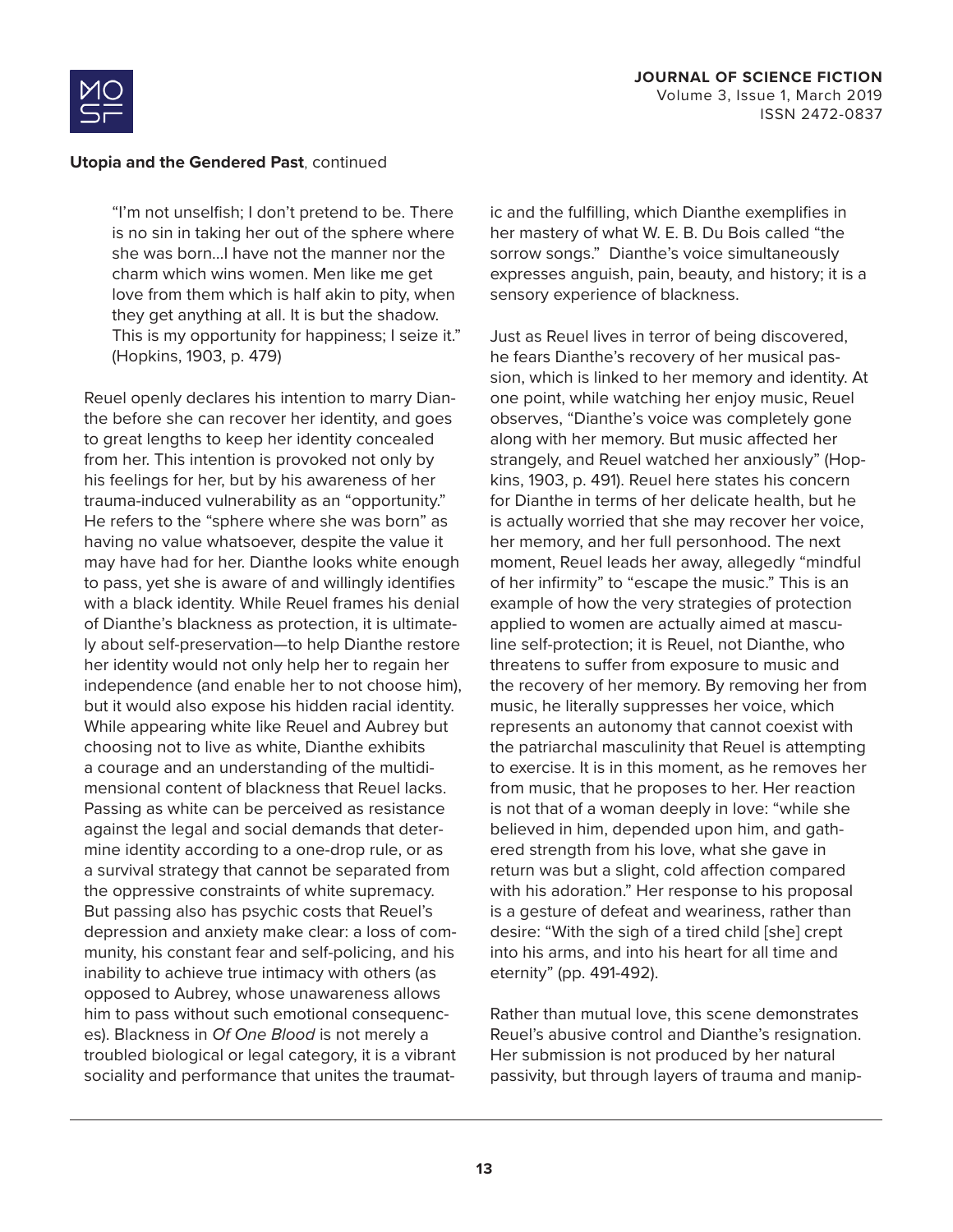

ulation. Literally removed from music, her identity, and the source of strength that her mind was grasping to regain, Dianthe turns to the source in front of her: Reuel. Throughout the entire scene, readers never hear Dianthe's voice, the voice that her connection with music threatened to liberate. Reuel's selfish attempts to "protect" Dianthe by silencing her voice are pivotal in the tragedy that befalls the couple. After his failure to find employment, Reuel's decides, without consulting her, to go on a dangerous but highly paid anthropological expedition to Africa, orchestrated by his false friend, Aubrey Livingston. Dianthe still has the power of intuition and knows that something is amiss with Aubrey, reacting enough to him that others can casually perceive it (Hopkins, p. 501). Yet, Reuel, ignores her concerns and chooses to leave her in Aubrey's care. When she protests his departure on the day of their wedding, he dismisses and again, silences her, as he "closed her lips with warm lingering kisses" (Hopkins p. 499). Whether there was ever a conversation about how she felt about Aubrey is something we can only speculate, but Reuel's decision-making with regard to the African expedition, while perhaps well-meaning, is yet another example of his refusal to engage Dianthe as an equal. It demonstrates his prioritization of patriarchal desire—to provide according to the standards of respectable domestic life—over the safety that Dianthe seemed to desire most in the aftermath of her traumatizing injuries. Later in the novel, Dianthe confronts Reuel: "The friend into whose care you gave me has acquired the power over me that you alone possessed, that power sacred to our first meeting and our happy love. Why did you leave me in the power of a fiend in human shape, to search for gold? There are worse things in life than poverty." (Hopkins, p. 579) In these few lines, Dianthe admonishes Reuel for his sublimation of her voice, his capitalistic value system, and his exploitation of her vulnerability. As we can see from reading the deceptions of their courtship and Dianthe's

unenthused capitulation to his proposal, we might even read the phrase "happy love" as sarcastic.

When Reuel leaves, Dianthe begins to recover her musicality, and with that, tentatively, her identity. According to Shana Redmond (2014), "Music is a method…It is more than sound; it is a complex system of mean(ing)s and ends that mediate our relationships to one another, to space, to our histories and historical moment" (p. 1). Music is Dianthe's method for engaging and making sense of her world, and it reconnects her to her history and a broader community. Shortly after he departs, she, seemingly possessed, plays and sings "Go Down Moses" to an audience of Livingston and his friends. Dianthe's performance of "Go Down Moses" can be read within Redmond's analysis of black anthems. Redmond locates the roots of the black anthem in the importance of music in black counterpublics to African American spirituals: "The Afro-Anglophone tradition of resistance among the enslaved is heard in the spirituals and field hollers, which carried messages of rebellion and techniques of survival" (2014, p. 10). Nicole N. Aljoe (2012) also identifies "Go Down Moses" as an African American anthem, and compares Dianthe's performance to the climactic aria of Verdi's opera, Aida. In Aida, the enslaved Ethiopian heroine sings longingly for freedom and her homeland. Arias were powerful, challenging inserts to operas, that suspended the narrative as the soloist demonstrated her vocal mastery (pp. 286-287). This performance disrupts Reuel and Aubrey's patriarchal control and re-centers Dianthe as a master of her art form and an agent within her own life. Yet, Hopkins revises the aria, a form traditionally reserved for soloists meant to stand out from the surrounding action and characters. Dianthe does not sing alone. In this performance she seems to be both possessed and accompanied by the spirit of her mother, who was enslaved at the Livingston mansion: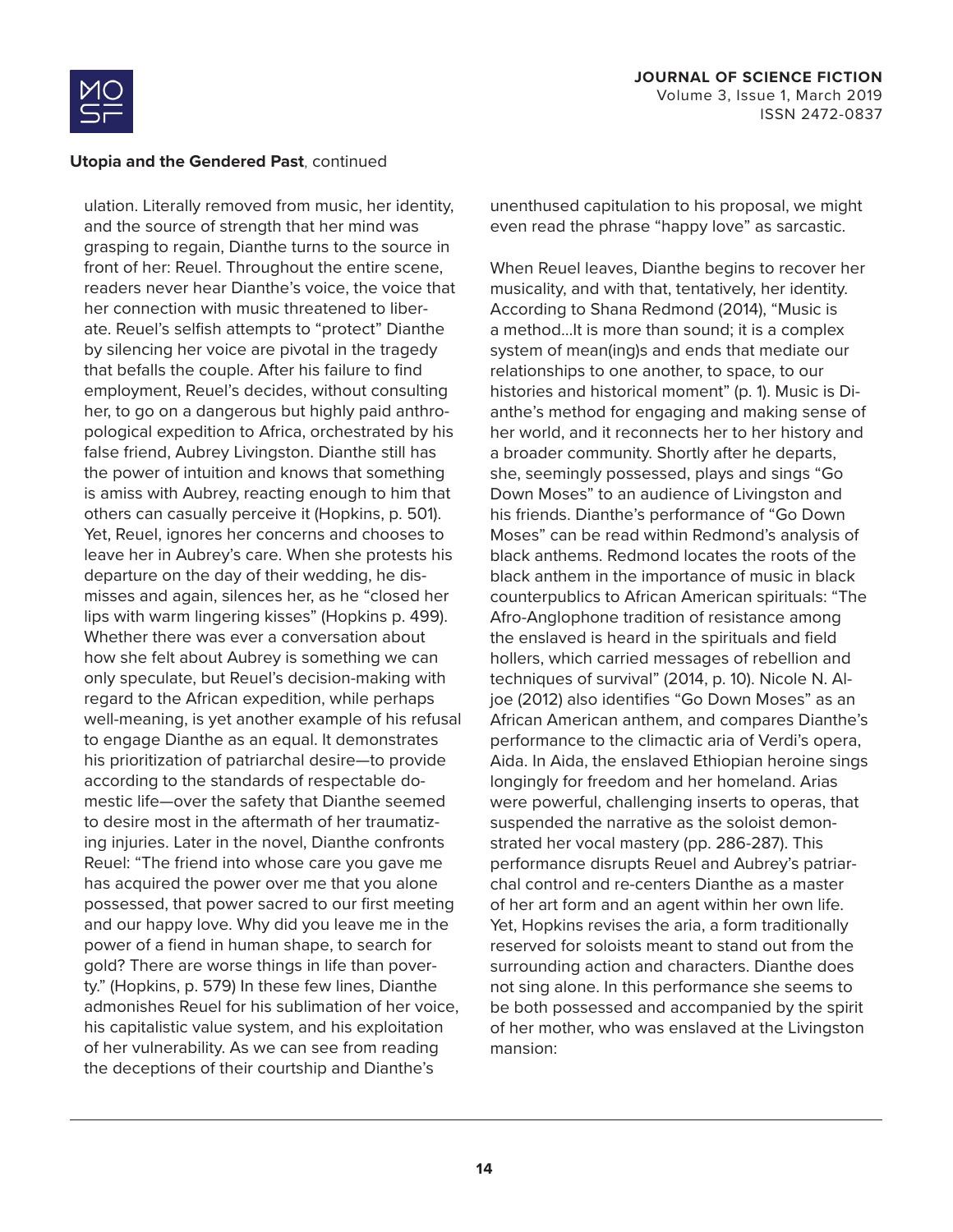

A weird contralto, veiled as it were, rising and falling upon every wave of the great soprano, and reaching the ear as from some strange distance. The singer sang on, her voice dropping sweet and low, the echo following in, and at the closing word, she fell back in a dead faint. (Hopkins, 1903, p. 502)

Through this mingled aria, Dianthe begins to recover not just an individual but a plural voice, suggesting that the black identity represented by her voice is not just individual and constraining but collective and empowering. As Dianthe exercises her power of voice and learns more from the spirit of her mother and from meeting her grandmother, she begins to gain greater clarity. Only after recovering her memories firsthand and determining her identity for herself does Dianthe act to resist. Dianthe manipulates Aubrey then attempts to kill him. However, Aubrey overpowers Dianthe and forces her to drink the poison she had prepared for him, ultimately causing her own agonizing death. Most critics' accounts of Dianthe's death narrate it simply as murder or suicide. In actuality, this scene, which turns Dianthe's attempt at resistance against her, reveals that she is neither just a victim of Aubrey's violence, nor her own despair. Instead, she challenges him and struggles for her life. Her death in the arms of Reuel, who arrives too late to save her, is a judgment on him as well as Aubrey. While Reuel does not physically abuse or rape Dianthe, his mental abuse renders her vulnerable to the violence she suffers at Aubrey's hands. Readers should acknowledge that Reuel's villainy is different from Aubrey's because of their differing contexts. White supremacy limits Reuel's options and places far greater pressure on his choices. He leaves Dianthe to pursue riches in Ethiopia because of the ways that race limits his resources. However, one might argue that these additional pressures demand that black men and women are even more vigilant about engaging as equals in order to meet such challenges and pressures with the joint force of their ideas, experiences, and critical judgment. Black people's exclusion from traditional gender norms (and lack of the structural conditions that support the perpetuation of those norms) provides an opportunity for other methods of negotiation. More often, however, this exclusion from dominant gender norms provokes a longing to perform such norms. Normative gender performance then gets constructed as a form of resistance to the white supremacy that makes dominant constructions of gender both desirable and impossible to achieve. This impossibility of patriarchy and, seemingly, of love itself, is linked to the setting of the post-Reconstruction United States. It is only when Reuel leaves this setting that he has the opportunity to fulfill the vision of heteronormative patriarchy that he sought with Dianthe. The Afrotopia becomes a site of unfettered masculinity and black personhood excised of the kind of sexualized trauma that becomes attached to Dianthe's body.

This brings the discussion back to the epigraphic scene, of Reuel's betrothal to Queen Candace. The ceremony takes place after Reuel is (falsely) notified that Dianthe was killed in a boating accident. Candace lives with her attendants in the innermost cloister of Meroe, home only to the city's virgins. In Tellessar, virgin queens rule for a time, retire, then appoint their successor to rule alone until the crown prince returns. The scene of Reuel and Candace's meeting and betrothal is a dramatic departure from his American life. He is no longer the poor student who could not gain the love of a beautiful woman without deception, or earn enough money to support her. In the presence of Candace, he is suddenly important, powerful, and authoritative. He expresses a confidence in this sexually-charged scene that he has not demonstrated before, and Candace readily defers her power to him, literally sitting at his feet: "she, with a gesture of dissent, sank upon the cushions that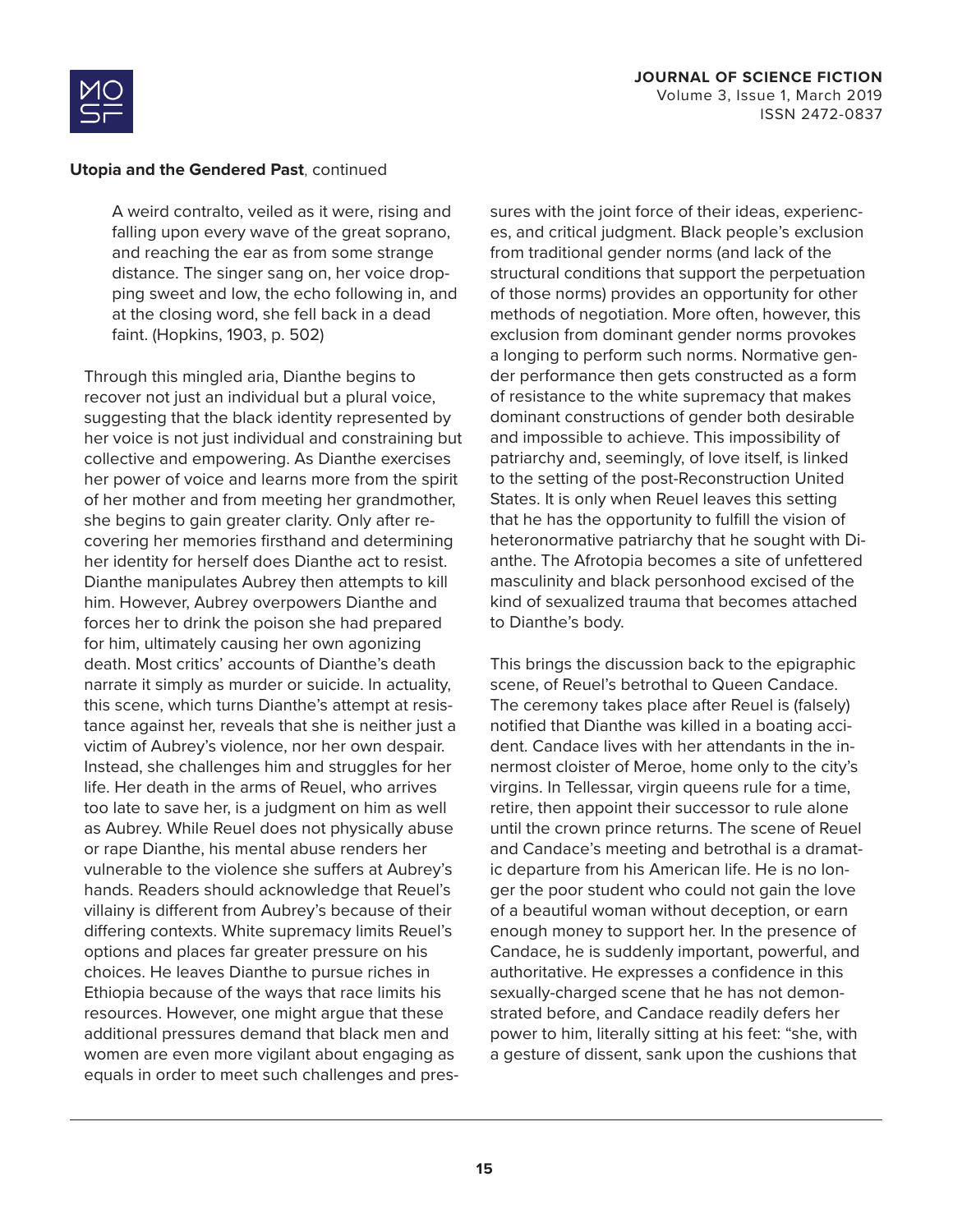

had served her for footstools" (Hopkins, 1903, p. 568).

Interrupting his despair, Reuel is suddenly offered the opportunity to marry a beautiful woman and live as the king of a nation. Ironically, the African ancestry that he had spent so much of his life denying is the only quality that secures this fantastic destiny. It is no wonder that Reuel moves on rather quickly from the woman he had professed to love for a lifetime: "Dianthe was gone. The world outside held nothing dear to one who had always lived much within himself. Why not accept this pleasant destiny which held its alluring arms so seductively to him?" (Hopkins, p. 570). This passage is telling in its sexualized conflation of the throne of Tellessar with Candace's body. The throne, and Candace, offer Reuel an identity untroubled by the various humiliations of black life in America. Instead of grappling with a world that excludes black people from the very modes of gendered being that are held up to them as examples, in lieu of struggling with a complex woman's autonomy, Reuel has a virgin literally prostrating herself at his feet. The convenience of this destiny, and how quickly Reuel seems to move on from Dianthe in order to accept it, makes it difficult for me to concur with critical claims that Reuel's final acceptance of an African identity is some kind of moral triumph.

Nevertheless, this is prominently how Reuel's discovery and embrace of his royal lineage is read; as a reading that coincides with an abandonment of Dianthe as a locus for chattel slavery's sexual perversions. According to Shawn Salvant (2008), "In several critical readings, the shift from the American to the African setting in the novel's final act has been considered a morally cleansing recontextualization because the change of venue leaves Dianthe behind (dead) and abandons the context of American slavery from which the incest problem stems" (p. 669). Adenike Davidson (2008) interprets the tragedy of the American storyline as representing "the difficulty for African Americans to structure safe and productive racial homes" (2008, p. 86). Though she does extensively critique Reuel's mistreatment of Dianthe, Davidson ultimately lets him off the hook by locating his redemption in the experience of journeying to an African homeland, discovering a proud African identity, and establishing a home with Queen Candace. Emphasizing "the necessity for establishing and protecting the proper racial home as a foundation for the Black nation" (2008, p. 85), Davidson claims:

Because Aubrey and Dianthe are unaware of/or ashamed of their African heritage, they cannot reap its royal benefits. Although Reuel, Aubrey, and Dianthe are all of one blood, it is assumed that only Reuel receives and accepts a psychological transformation and experiences empowerment due to his direct experience with a positive ancient African history and culture (Davidson, 2008, p. 102).

The words littered throughout this analysis— "positive," "safe," "productive," and "proper"— serve as code for a home centered around the patriarchal, heterosexual nuclear family, somehow presuming that this particular family formation negates the possibility of violence, and is a necessary foundation for change in the conditions of black life. This perspective reveals the close relationship, at least in terms of familial discourse, between white and black nationalisms and an acceptance of the heteronormative and classist assumptions embedded into nationalist thought. While in some places, Davidson chides Reuel for denying Dianthe's blackness (2008, p. 89), in others, Davidson also elides the complex blackness within the diasporic experience by locating "psychological transformation" and "empowerment" only in this precolonial Afrotopian identity. She links that identity with the fact of Candace's virginity, polarizing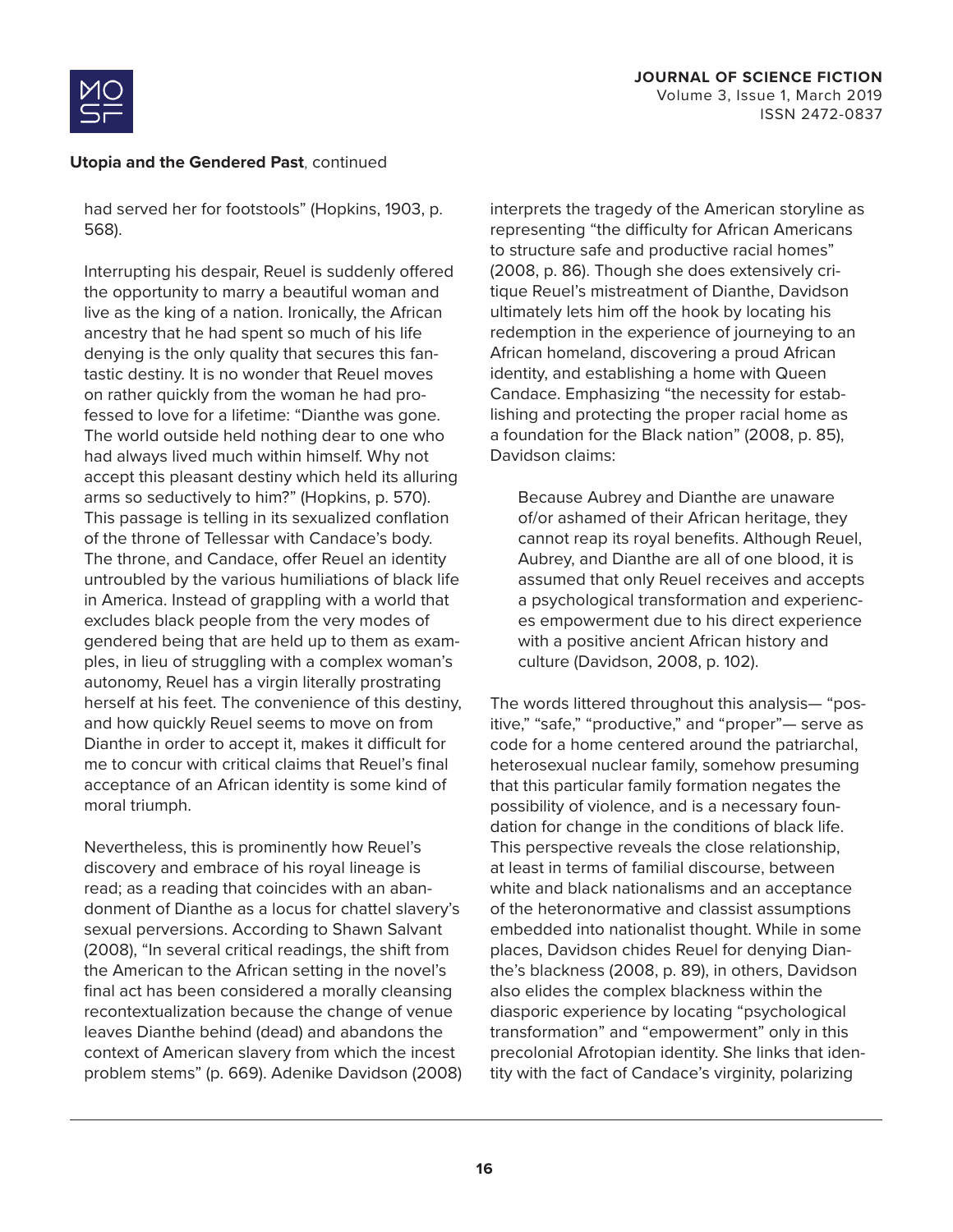



the "exploited" Dianthe against the "protected" Candace. She suggests that, in the United States, while black women are exploited through black male's collusion with the white power structure, "in the global nation the black woman is empowered by her sacred and protected position that the black male (and the community) places her in" (Davidson, 2008, p. 103). Davidson seems to suggest that intraracial sexism is only a result of collusion with white supremacy, and that movement to the Afrotopia, where such white supremacy is removed, can evacuate it. This suggestion does not question how the very ideas of "sacred" (which connotates sexual purity) and "protected" (which suggests control) are themselves patriarchal discourses. Similarly, Melissa Asher Daniels reads Candace as a powerful alternative image to Dianthe,

Providing an alternative portrait of black femininity that challenges the historical narrative of rape and sexual abuse, Hopkins presents readers with a chaste female monarch…Powerful and revered, the physically charismatic Candace contrasts with Dianthe's ethereal, passive, and tragic mulatta (Daniels, 2013, p. 171).

Ahmad makes a similar claim in her study of anticolonial utopian literature: "Queen Candace had guarded Telassar as it awaited its male heir, with the help of a coterie of virgins who serve as a symbolic compensation for the centuries-long violation of African women in America" (2009, p. 145). Again, readers witness that Candace's chasteness allegedly compensates for Dianthe's exposure to sexualized violence. In the context of African American people's historical struggles against sexual violation, there may be something psychically comforting about the image of a black virgin queen. Yet, this image valorizes the impulse to "protect" that was actually central to Dianthe's demise. Simply valorizing virginity does not allow for a critical consideration of the incestuous relationship between discourses of purity, sexual violence, protection, and control. It suggests that Candace is a progressive, preferable version of womanhood to the soiled, abused Dianthe, a black woman cleansed of racial violence and elevated to the pedestal. This dichotomous study of Dianthe and Candace and its patriarchal implications recalls Shanara Reid-Brinkley's (2008) analysis of *Essence* magazine's chatboards, responding to images of black women in hip hop videos. Reid-Brinkle writes:

"Real" black women are constructed as "queens," or women who are deserving of respect. The "queen" identity recycles the ideology of the "cult of true womanhood" in which women who perform their genders appropriately are placed on a pedestal as representatives of the purity and goodness of the race (Reid-Brinkley, 2008, p. 247).

Readings of Dianthe and Queen Candace that construct Candace as the pure oppositional feminine presence to Dianthe, and a worthier counterpart to the would-be king Reuel, sound strikingly like Reid-Brinkley's analysis of the queen/ho discourse. This discourse is a specifically black cultural configuration of the virgin/whore dichotomy that reproduces, rather than challenges violence against women. Though Dianthe is read more with pity than with judgment for her failure to achieve sexual purity, it is suggested that her inability (or rather, lack of opportunity) to access the siblings' ancient African identity makes her vulnerable to sexual victimization. Even Kassanoff's study—one of the few to probe *Of One Blood'*s engagement with the gendered discourse of the New Negro occasionally demonstrates the logic that Dianthe's inability to access a glorious African origin is key to her vulnerability: "Hopkins implies that because Dianthe is unable to retrieve her original identity, she is compelled to accept the passive subjectivi-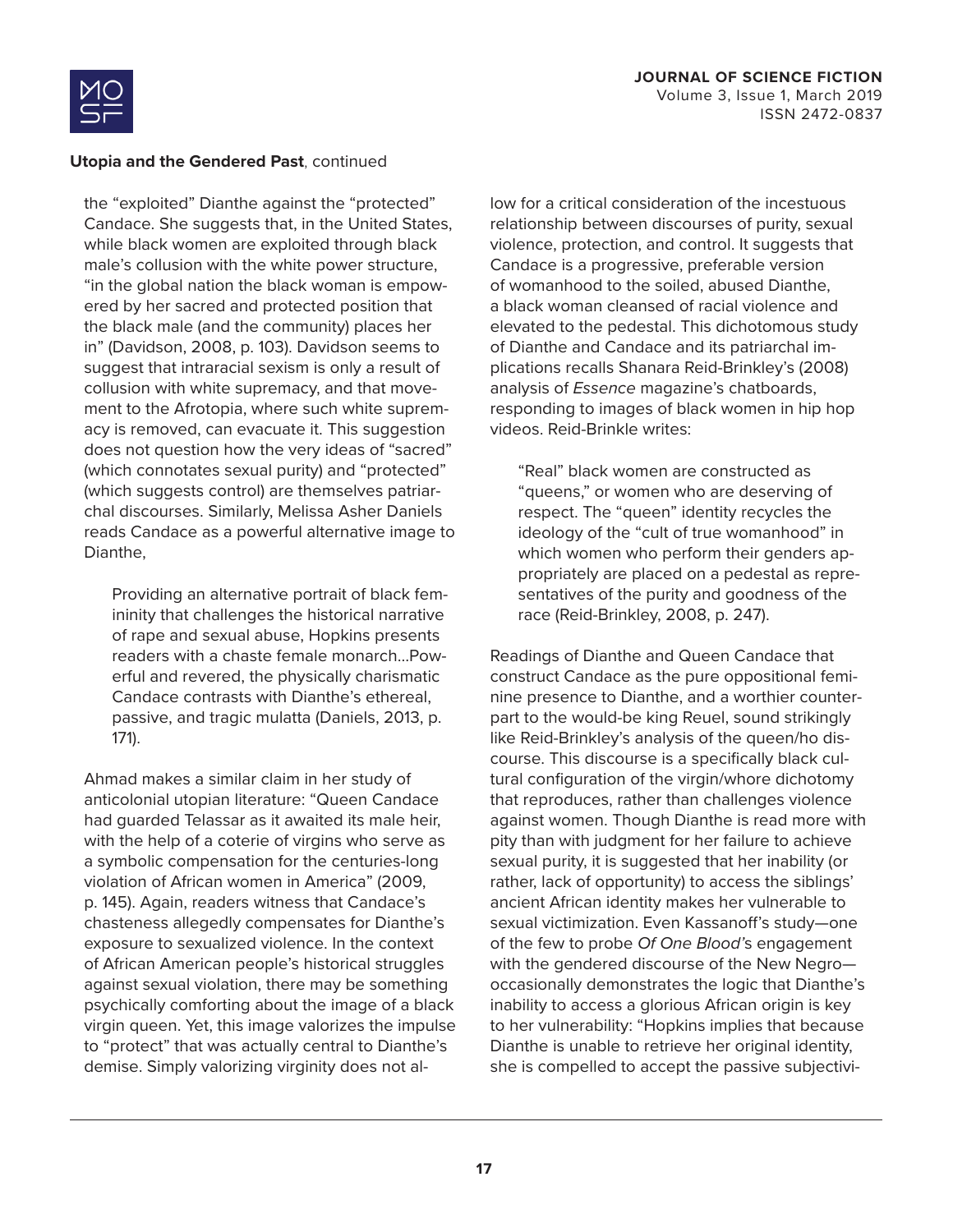

ty forced upon her by the novel's men" (Kassanoff, 1996, p. 173).

While Dianthe is temporarily incapacitated by psychological trauma and by Reuel's and Aubrey's manipulations of her memory loss, she does eventually recover her memory and resist. Her attempt to kill Aubrey is the most courageous act in the novel. It is not motivated by the discovery of an ancient African past, but emerges, through a reconnection to and with the assistance of a female lineage, the rediscovery of a collective black female voice. Rather than demanding that Reuel deal with history, represented by his inadvertent marriage to his sister, and rather than allowing her to survive so that Reuel must grapple with his betrayal, his abuse, and even his incestuous desire, the narrative does away with Dianthe altogether. It then removes him to a site where he can live out an unfettered masculinity.

The textual evidence in the Tellessar betrothal scene works against the claim that the relationship between Reuel and Candace represents a greater relationship of equality, or as Melissa Asher Daniels claims, a "post-patriarchal" fantasy (Daniels, 2013, p. 171). In the one scene where readers see Candace, she vacates her seat of power to Reuel. He is a young unknown man who has been living as white in a distant land and has no governing experience; yet, she literally places herself at his feet. That critics continue to emphasize Dianthe's passivity, while overlooking Candace's eager submission, is a feature of their unwillingness to read the turn to Tellessar more critically. Gendered interactions and discourses seem less subject to critique in Afrotopia in a way similar to the treatment of gender and sexuality in Ethiopianist thought more broadly.

Rather than a linear, future-oriented ideology often seen in science fiction utopias, Ethiopianism envisions a constant and divinely or naturally-ordained rise and fall of peoples and their societies. But, perhaps countering Ahmad's suggestion that anticolonial utopianism rejects developmentalism (a faith in ongoing progress), Ethiopianism also embraces a progressive narrative, predicting a new rise of Africa and its descendants to a previously glorious status. In terms of gender, family, and personal relationships, one of the ways that progress is affected is through retrieval of black gender, sexuality, and family formation from the disorganizing effects of slavery. This retrieval implies not a transformation of gender, sexual, and familial norms, but a return to precolonial models—models that usually reify patriarchy and heteronormativity. According to E. Francis White (2001), these models of pre-apocalyptic African life are constructed through uncritical use of anthropological documents that reflect alliances between European colonial governments and the more powerful members of various African societies: elders and men (Location, 1373). The encouragement to adopt, rather than interrogate and transform these "traditional" ways uses the past to "construct utopian and repressive gender relations" (White, 2001, Location, 1132).

These comments on Afrocentric thought regarding gender are not meant to digress, or to collapse Ethiopianism, Afrocentricity, and black utopianism as identical and interchangeable. Yet, recognizing some (not all) expressions of Afrocentricity as more recent iterations of a long tradition of Ethiopianism, and recognizing the influence of Ethiopianism on African American literature depicting Africa (and its criticism), centers the gendered critiques of Afrocentricity that are relevant to my interest in the novel. Literary Afrotopias share impulses and aims with the broader body of Ethiopianist and Afrocentric thought. They reflect the desire to counter images of African and black inferiority and pathology, restore history and identity to diasporic peoples subjected to forced displacement and acculturation, and highlight Africa's contributions to world history and civilization. Also, they often contain its problems: an upholding of polarities between "civ-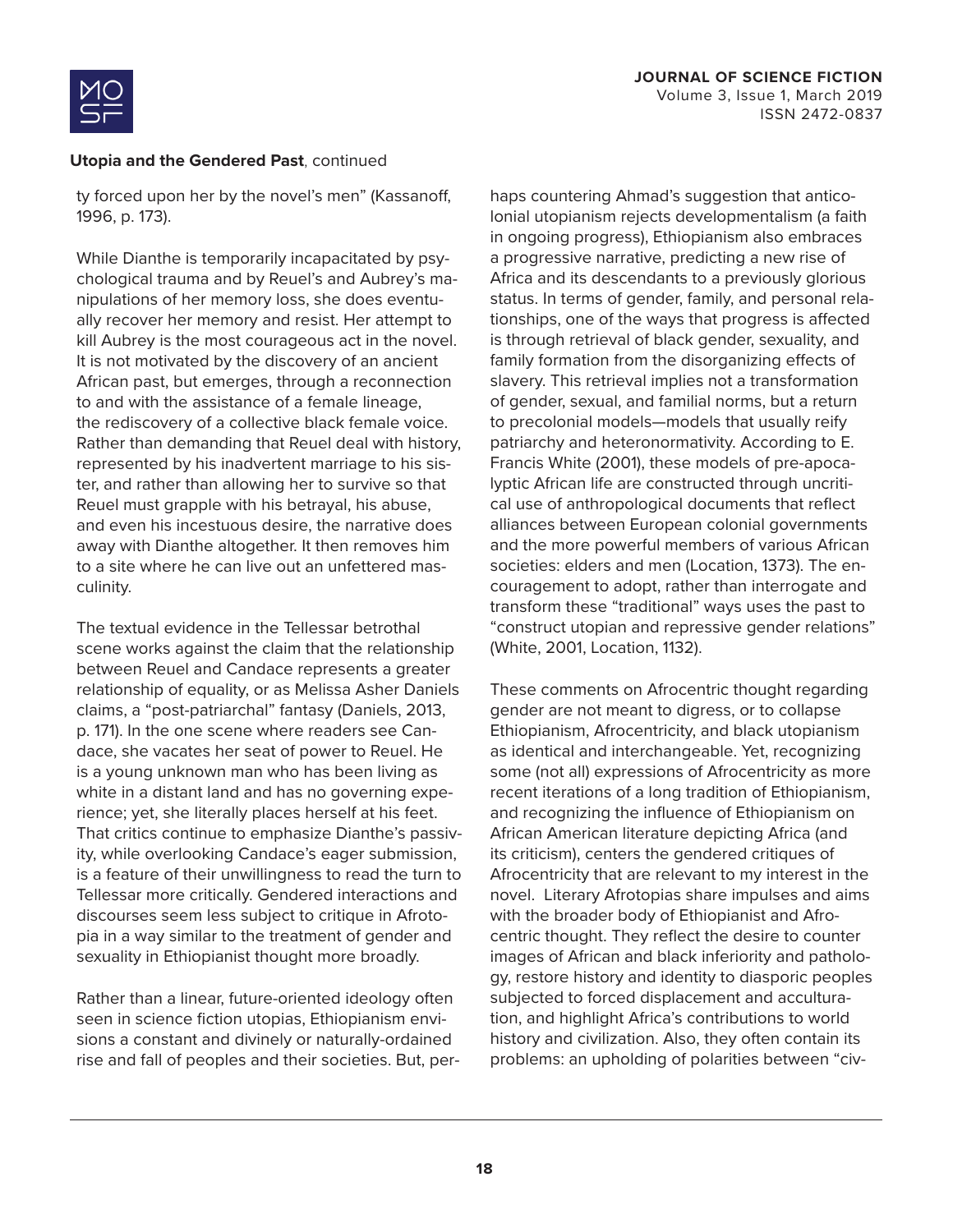

### **JOURNAL OF SCIENCE FICTION** Volume 3, Issue 1, March 2019 ISSN 2472-0837

#### **Utopia and the Gendered Past**, continued

ilization" and "barbarity," an ahistorical idealization of the African past, and the premise that restoring normative gender, sexual, and familial relations, protective patriarchal manhood in particular, is key to black liberation. I continue to believe that black efforts to "return" to Africa, physically, metaphysically, and literarily are extremely important—but we must engage such projects critically, with awareness of the other potentialities that Hopkins also embeds, however deeply, in her novel. Dianthe's voice, struggling to free itself throughout the novel, calls on Black people to consider what might be if transformation, rather than the restoration of gendered being, is the goal. It calls on Afrofuturism and Afrofuturist studies to hold memory and remaking in balance to carry forward the inextricable traumas, lessons, and beauties of diasporic black life.